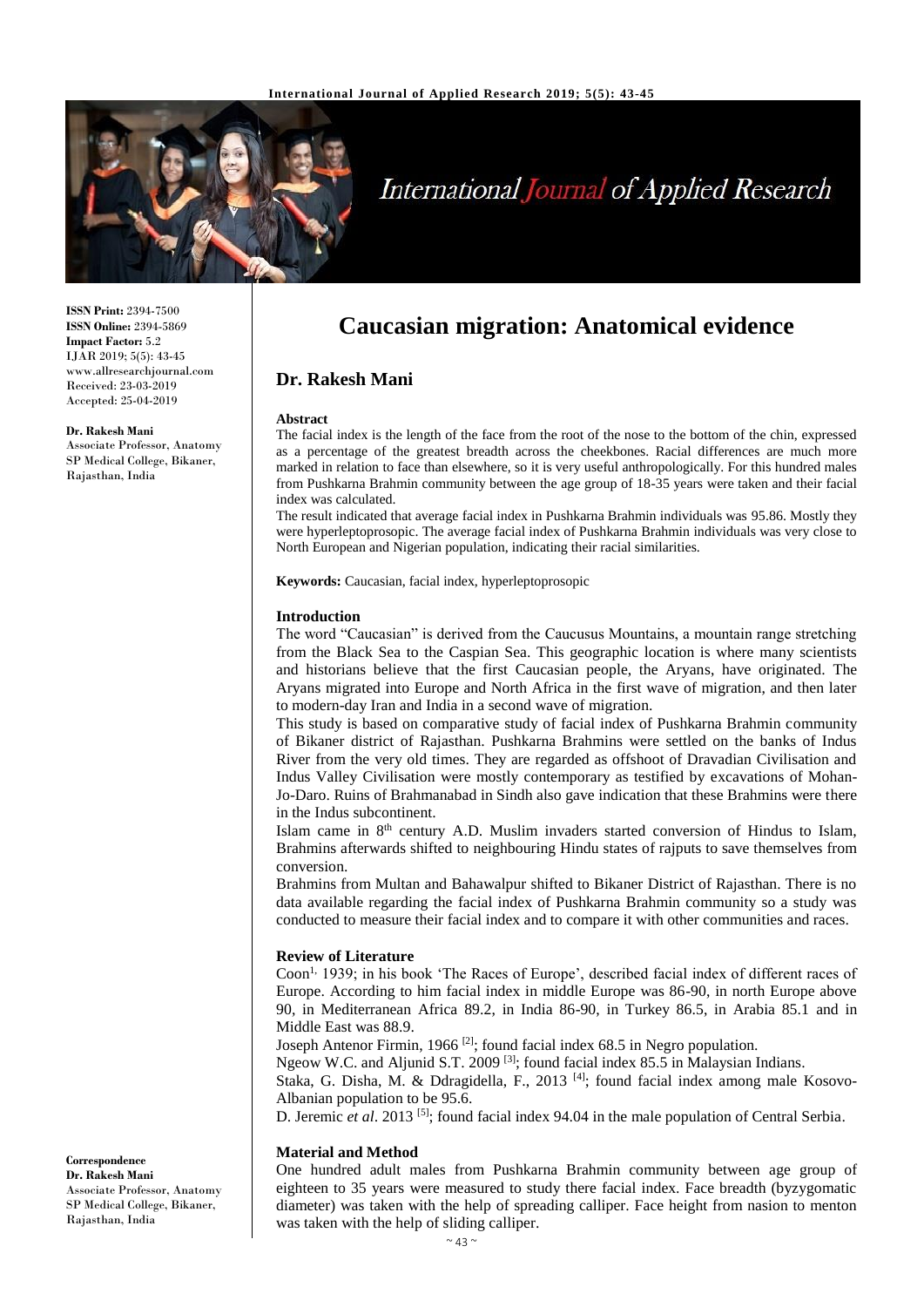

### **Observations**

In Pushkarna Brahmin individuals, facial height varied from 10.8 cm to 13.9 cm, average facial height as observed was found to be 12.9 cm.

The face breadth varied from 11.6 cm to 14.2 cm, average



**Fig 1:** Method for measuring face breadth **Fig 2:** Method for measuring face height

face breadth was found to be 12.61 cm.

The average facial index calculated from height and breadth of face as observed in Pushkarna Brahmin individuals was found to be 95.86. The minimum facial index was found to be 88.80 and maximum facial index was 99.21.

|  |  |  |  |  |  |  | <b>Table 1:</b> Incidences of various facial indices in Pushkarna Brahmin individuals |
|--|--|--|--|--|--|--|---------------------------------------------------------------------------------------|
|--|--|--|--|--|--|--|---------------------------------------------------------------------------------------|

| <b>Facial Index</b> | Number observed | <b>Facial Index</b> | <b>Number Observed</b> |
|---------------------|-----------------|---------------------|------------------------|
| 88.1 to 89          |                 | 96.1 to 97          | 22                     |
| 89.1 to 90          |                 | 97.1 to 98          | 20                     |
| 90.1 to 91          |                 | 98.1 to 99          | 21                     |
| 91.1 to 92          | Nil             | 99.1 to 100         |                        |
| 92.1 to 93          |                 | Above 100           | nil                    |
| 93.1 to 94          |                 |                     |                        |
| 94.1 to 95          |                 |                     |                        |
| 95.1 to 96          |                 |                     |                        |

Total No observed= 100, Minimum facial index= 88.80, Maximum facial index= 99.21, Average facial index= 95.86

| Facial index classification in Pushkarna Brahmin individuals | <b>Facial index</b> | Frequency |
|--------------------------------------------------------------|---------------------|-----------|
| <i>Hypereuryprosopic</i>                                     | Less than 78.9      | Nil       |
| Euryprosopic                                                 | 79 to 83.9          | Nil       |
| Mesoprosopic                                                 | 84 to 87.9          | Nil       |
| Leptoprosopic                                                | 88 to 92.9          | 16%       |
| Hyperleptoprosopic                                           | 93 and above        | 84%       |

**Table 2:** Facial index classification in Pushkarna Brahmin individuals

**Table 3:** Comparision of facial index in different Non-Indian Groups with Pushkarna Brahmin individuals

| S. No. | Race/Group                                    | <b>Authors</b>               | <b>Facial index</b> |
|--------|-----------------------------------------------|------------------------------|---------------------|
| 1.     | Middle European                               | Coon C.S.                    | 86 to 90            |
| 2.     | North European                                | Coon C.S.                    | Above 90            |
| 3.     | Eastern European                              | Coon C.S.                    | 86 to 90            |
| 4.     | Mediterranean African                         | Coon C.S.                    | 89.2                |
| 5.     | Turkish                                       | Coon C.S.                    | 86.2                |
| 6.     | Arabians                                      | Coon C.S.                    | 85.1                |
| 7.     | Middle East                                   | Coon C.S.                    | 88.9                |
| 8.     | Eskimos                                       | <b>Joseph Antenor Firmin</b> | 73.4                |
| 9.     | <b>Negros</b>                                 | Joseph Antenor Firmin        | 68.5                |
| 10.    | <b>Bretons Gallots</b>                        | Joseph Antenor Firmin        | 68.5                |
| 11.    | Auvergnats                                    | <b>Joseph Antenor Firmin</b> | 67.5                |
| 12.    | New Caledonians                               | Joseph Antenor Firmin        | 66.2                |
| 13.    | Persians                                      | Joseph Antenor Firmin        | 65.9                |
| 14.    | Australians                                   | <b>Joseph Antenor Firmin</b> | 66.6                |
| 15.    | Tasmanians                                    | Joseph Antenor Firmin        | 62.0                |
| 16.    | Malaysian Indians                             | W.C. Ngeow and Staljunid     | 85.5                |
| 17.    | Pushkarna Brahmins, Bikaner, Rajasthan, India | Present study                | 95.86               |

#### **Result**

Based on the finding of average facial index in Pushkarna Brahmin individuals 84% were hyperleptoprosopic and 16% were leptoprosopic. The average facial index of Pushkarna Brahmin individuals was comparable to North Europeans and Nigerians. The comparable data of facial index of Pushkarna Brahmin and Europeans indicates Caucasian origin of this race.

# **References**

- 1. Coon CS. The races of Europe; Macmillan and Co. New York, 1939.
- 2. Joseph Antenor Firmin. The equality of human races-Anthropological papers, 1966. available from: http://www.books.google.co.in
- 3. Ngeow WC, Aljunid ST. Cranio facial anthropometric